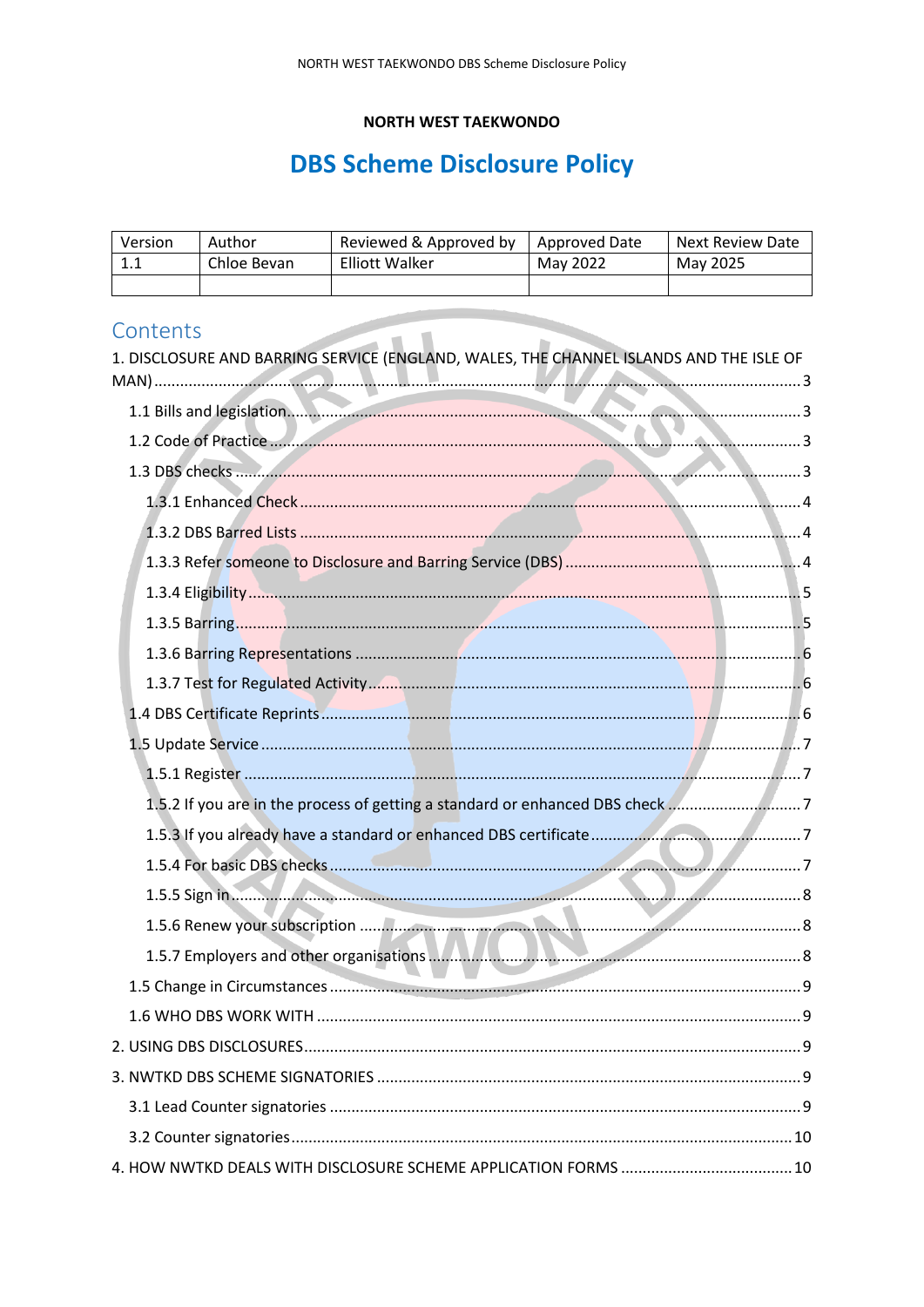| 7. PEOPLE BANNED FROM WORKING WITH CHILDREN AND ADULTS AT RISK WITHIN  11 |  |
|---------------------------------------------------------------------------|--|
|                                                                           |  |
|                                                                           |  |

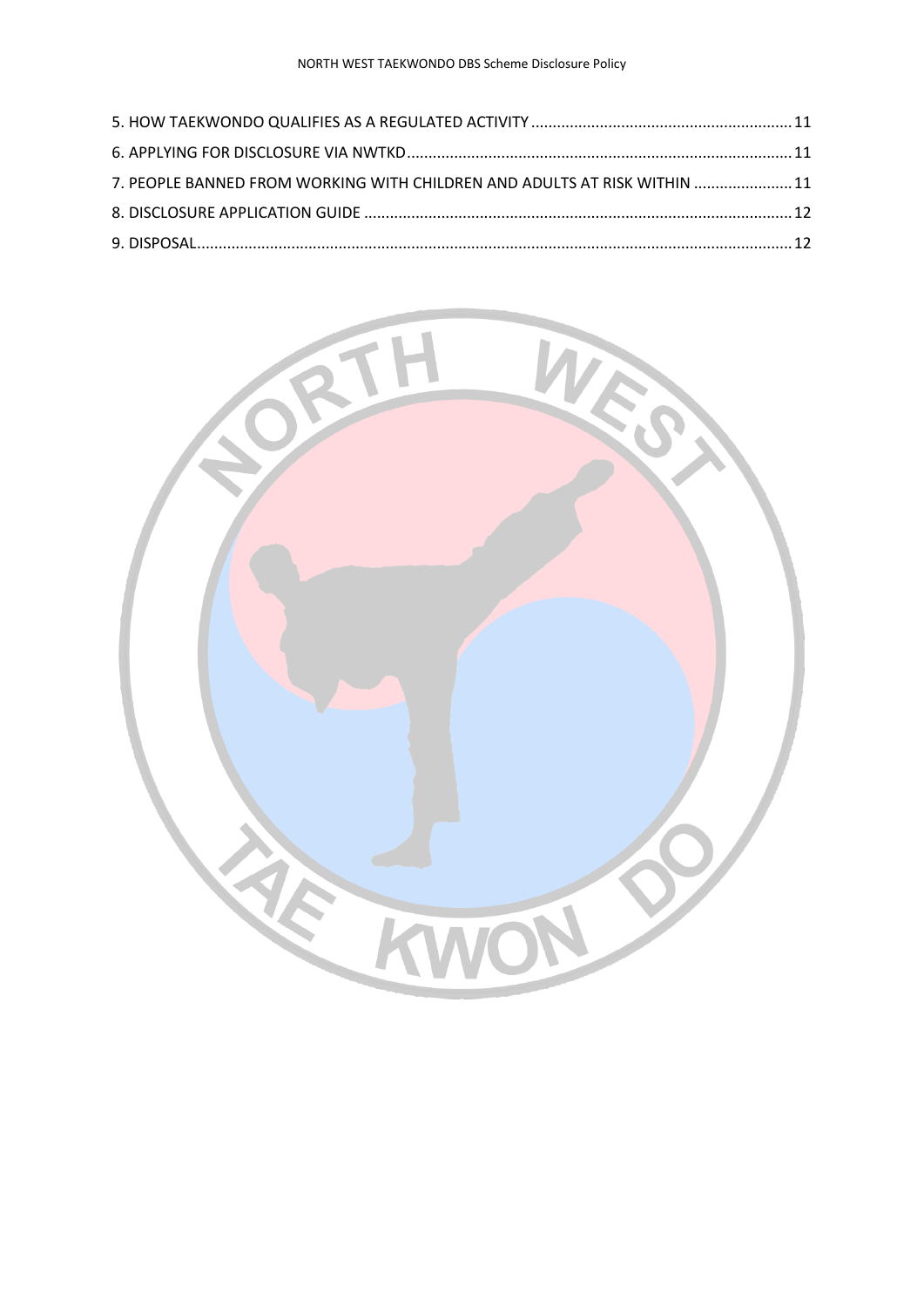# <span id="page-2-0"></span>1. DISCLOSURE AND BARRING SERVICE (ENGLAND, WALES, THE CHANNEL ISLANDS AND THE ISLE OF MAN)

The Disclosure and Barring Service helps employers make safer recruitment decisions each year by processing and issuing DBS checks for England, Wales, the Channel Islands and the Isle of Man. DBS also maintains the adults' and children's Barred Lists and makes considered decisions as to whether an individual should be included on one or both of these lists and barred from engaging in regulated activity.

Safeguarding is at the heart of everything at the Disclosure and Barring Service (DBS). The work they do helps to prevent unsuitable people from working with vulnerable groups, including children.

# <span id="page-2-1"></span>1.1 Bills and legislation

The Rehabilitation of Offenders Act (ROA) 1974 sets out in legislation rehabilitation periods, and that individuals do not have to disclose spent convictions unless they are covered in the Rehabilitation of Offenders Act 1975 (Exceptions) Order 1975.

The Rehabilitation of Offenders Act 1975 (Exceptions) Order 1975 sets out the exceptions for when an individual can be asked about spent convictions – known as asking 'an exempted question'.

The Safeguarding Vulnerable Groups Act 2006 sets out the scope of regulated activity and operation of the barring element of DBS, which was previously undertaken by the Independent Safeguarding Authority (ISA).

The Criminal Records Bureau, which is now part of the DBS, was established under Part V of the Police Act 1997. This was updated as a result of Part 5 of the Protection of Freedoms Act 2012.

Part 5 of the Protection of Freedoms Act 2012 covers the reduction in scope of the definition of regulated activity, new services provided by the DBS, and disregarding convictions and cautions for consensual gay sex.

# <span id="page-2-2"></span>1.2 Code of Practice

NWTKD complies with the Revised Code of Practice for Disclosure and Barring Service Registered Persons.

# <span id="page-2-3"></span>1.3 DBS checks

The DBS disclosure team carries out DBS checks (previously known as CRB checks) that result in certificates being issued to an individual. Employers can then ask to see this certificate to ensure that they are recruiting suitable people into their organisation.

There are four levels of check: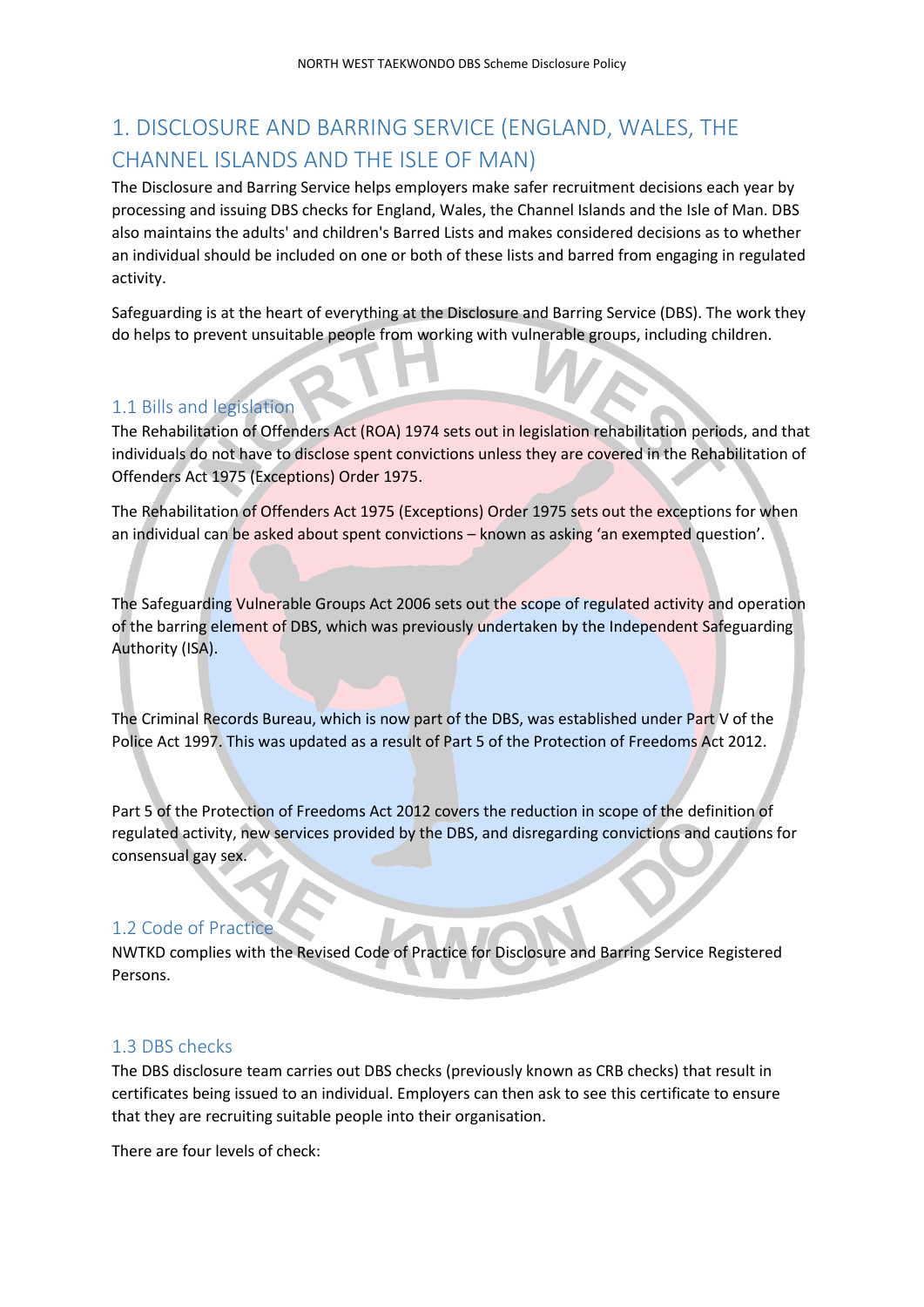- Basic check
- Standard check
- Enhanced check
- Enhanced check with barred list(s)

The information contained on each type of check is different.

# <span id="page-3-0"></span>1.3.1 Enhanced Check

An enhanced DBS check is suitable for people working with children or adults in certain circumstances such as those in receipt of healthcare or personal care. An enhanced check is also suitable for a small number of other roles such as taxi licence applications or people working in the Gambling Commission.

The certificate will contain the same details as a standard certificate and, if the role is eligible, an employer can request that one or both of the DBS barred lists are checked.

The certificate may also contain non-conviction information supplied by relevant police forces, if it is deemed relevant and ought to be contained in the certificate.

An individual cannot apply for an enhanced check by themselves. There must be a recruiting organisation who needs the applicant to get the check. This is then sent to DBS through a registered body.

# <span id="page-3-1"></span>1.3.2 DBS Barred Lists

DBS caseworkers make decisions about who should be placed in the child barred list and/or adults barred list and are prevented by law from working with children or vulnerable groups.

Referrals should be made to DBS when an employer or organisation believes a person has caused harm or poses a future risk of harm to vulnerable groups, including children.

An employer or volunteer manager is breaking the law if they knowingly employ someone in a regulated activity with a group from which they are barred from working.

A barred person is breaking the law if they seek, offer or engage in regulated activity with a group from which they are barred from working.

# <span id="page-3-2"></span>1.3.3 Refer someone to Disclosure and Barring Service (DBS)

Employers must refer someone to DBS if they:

- Sacked them because they harmed someone
- Sacked them or changed their role because they might have harmed someone
- Were planning to sack them for either of these reasons, but they resigned first

#### You're breaking the law if you don't refer someone to DBS when you should.

Contact the helpline for help referring someone to DBS.

DBS helpline: 0300 0200 190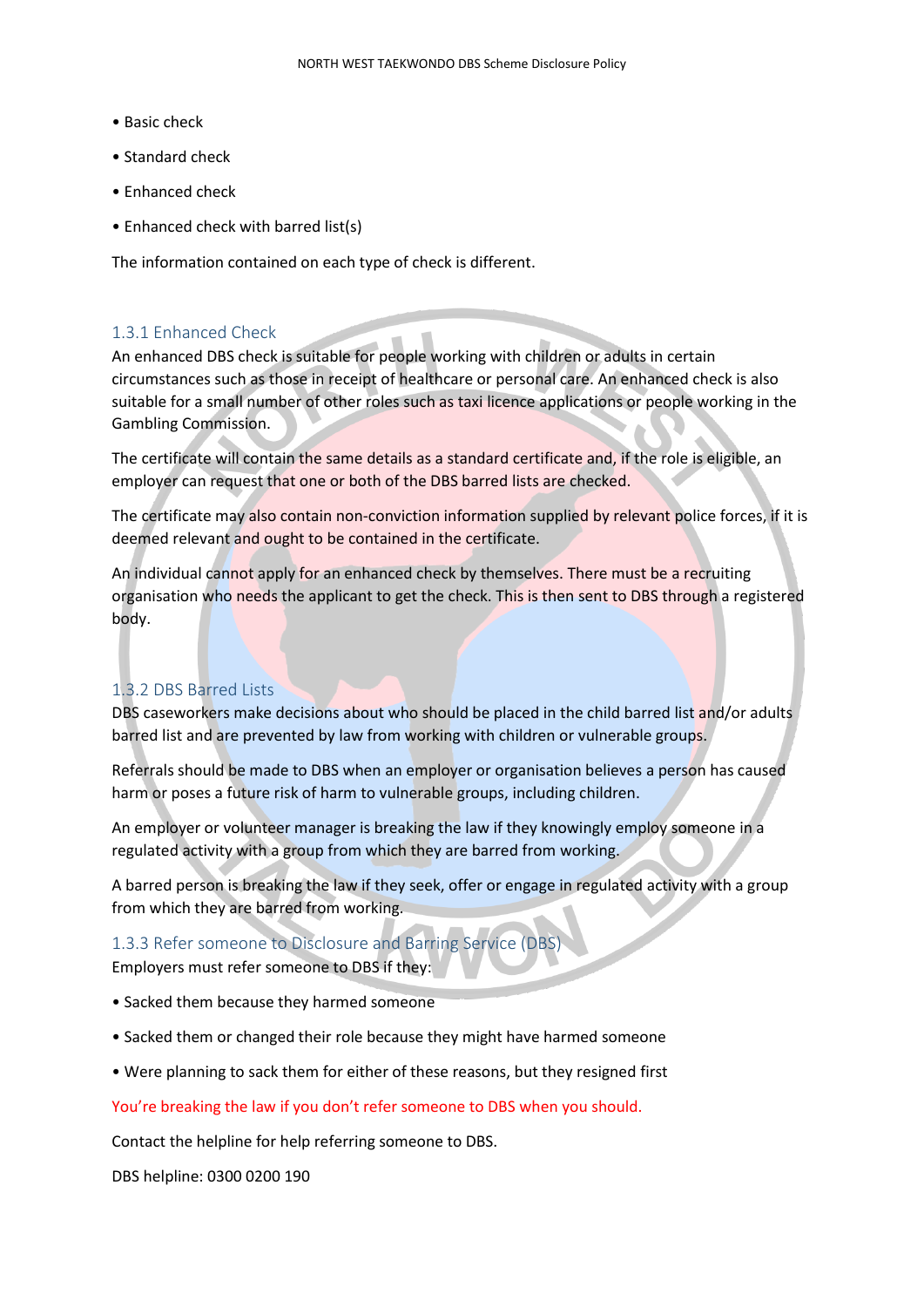### <span id="page-4-0"></span>1.3.4 Eligibility

Eligibility for standard and enhanced checks is prescribed in legislation. Recruiters should only request a DBS check on an individual when they are legally allowed to do so – they must be entitled by law to ask an individual to reveal their full criminal history, known as asking 'an exempted question.'

An exempted question applies when the individual will be working in specific occupations, for certain licences and specified positions. These are covered by the Rehabilitation of Offenders Act 1974 (Exceptions) Order 1975.

The minimum age at which someone can be asked to apply for a criminal record check is 16 years old.

There is an eligibility tool that can be used to find out what roles or activities could be eligible for a standard or enhanced check, or you can read their eligibility guidance.

# <span id="page-4-1"></span>1.3.5 Barring

Where requested, an enhanced certificate will also include a check of one or both of the DBS barred lists. If an individual is listed, this will appear on their DBS certificate.

It is the responsibility of the DBS to maintain these lists. This area of their work involves making fair, consistent and thorough decisions that are appropriate to the behaviour that has occurred, and considering the risk of future harm.

People are brought to the attention of the DBS barring team in one of three ways:

#### **• Automatic – also known as autobar**

This is when someone has been newly convicted or cautioned for a serious offence and they are considered for immediate barring, either with or without the opportunity to make representations. This information comes from the Police National Computer.

#### **• Disclosure**

This is when someone applies for an enhanced DBS check to work with children or adults in certain circumstances, such as those in receipt of healthcare or personal care, and the check reveals relevant information that results in the individual being considered for inclusion on one or both of the barred lists.

#### **• Referral**

This is when an employer, volunteer manager or other organisation has concerns that someone has either caused harm or has the potential to cause harm to vulnerable groups and submits a referral to the DBS.

Regulated activity providers (employers or volunteer managers of people working in regulated activity in England, Wales or Northern Ireland) and personnel suppliers have a legal duty to refer to DBS where conditions are met.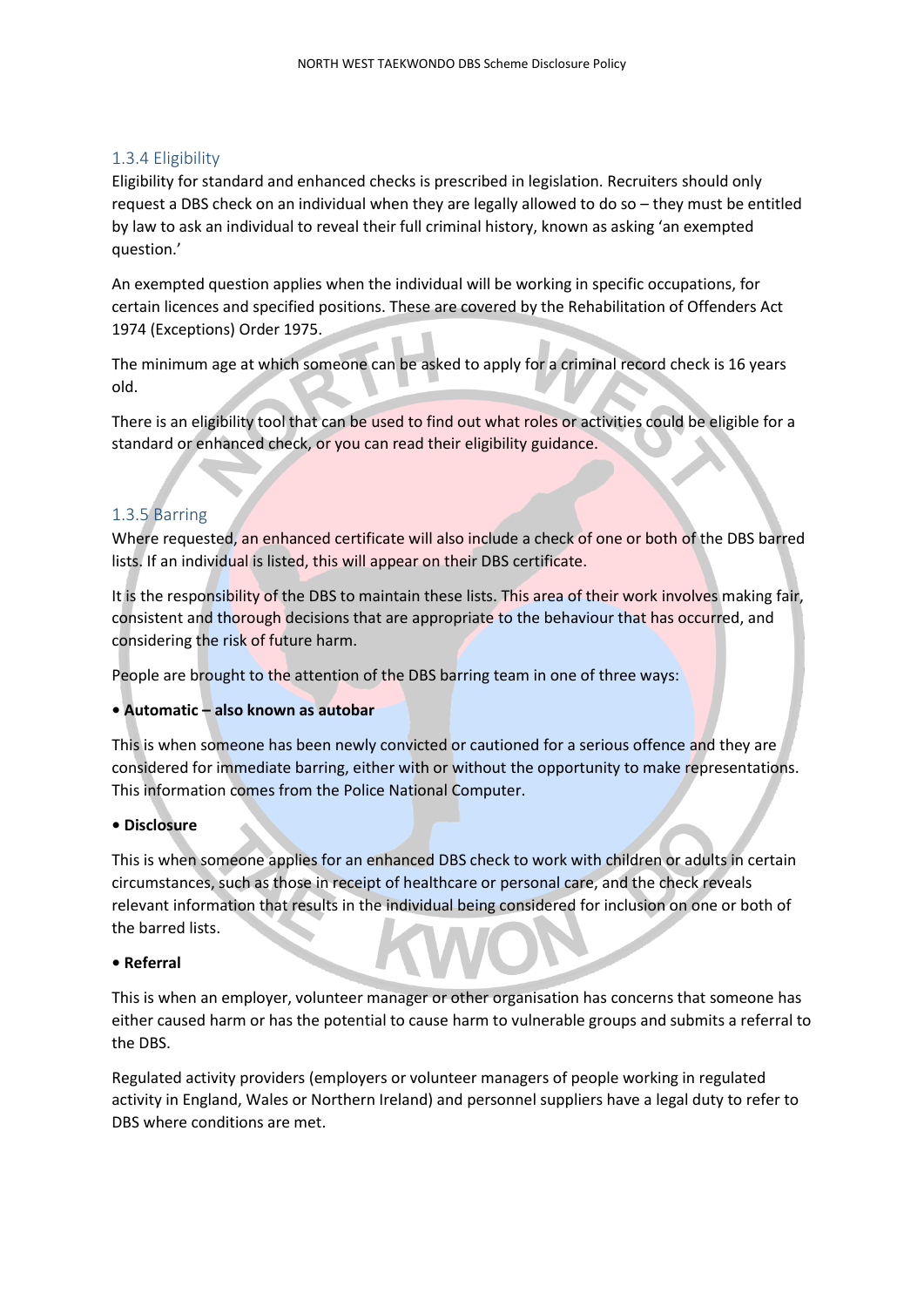Referrals can be made online or via post. To submit an online referral, create a DBS online account and once logged in, select 'Submit a referral'. Alternatively, you can complete the DBS paper referral form and send to:

Disclosure and Barring Service

PO Box 3963

Royal Wootton Bassett

SN4 4HH

It is important that anyone referring someone to DBS provides as much information as possible. More information regarding barring referrals can be found here.

### <span id="page-5-0"></span>1.3.6 Barring Representations

Where an individual is the subject of any of the above three barring referral types (excluding 'autobar without representation'), the individual will be given the opportunity to provide representations as to why they feel it would be inappropriate or disproportionate for the DBS to include them in one or both of the barred lists.

The DBS will consider the representations before making a final barring decision.

#### <span id="page-5-1"></span>1.3.7 Test for Regulated Activity

The DBS can only bar a person from working within regulated activity with children or adults if they believe the person is, has been, or might in the future be, engaged in regulated activity.

The only exception to this is where a person is cautioned or convicted for a relevant (automatic barring) offence and is not eligible to submit representations against their inclusion on a barred list.

Where a person is cautioned or convicted of a relevant (automatic barring) offence with the right to make representations, the DBS will ask the person to submit their representations and consider them before making a final barring decision.

#### <span id="page-5-2"></span>1.4 DBS Certificate Reprints

DBS can't process a reprint request if:

• The certificate has been accidentally lost or destroyed after you received it

• The DBS certificate was issued more than 3 months ago (93 days). A new DBS check application will need to be submitted with the appropriate fee if a certificate is still needed

• A reprint of the certificate has already been dispatched and the copy has not been received

We can process your request if all of the following points apply:

• Your DBS certificate was issued over 14 days ago, but you haven't received it. You can find out the date your certificate was issued on through online tracking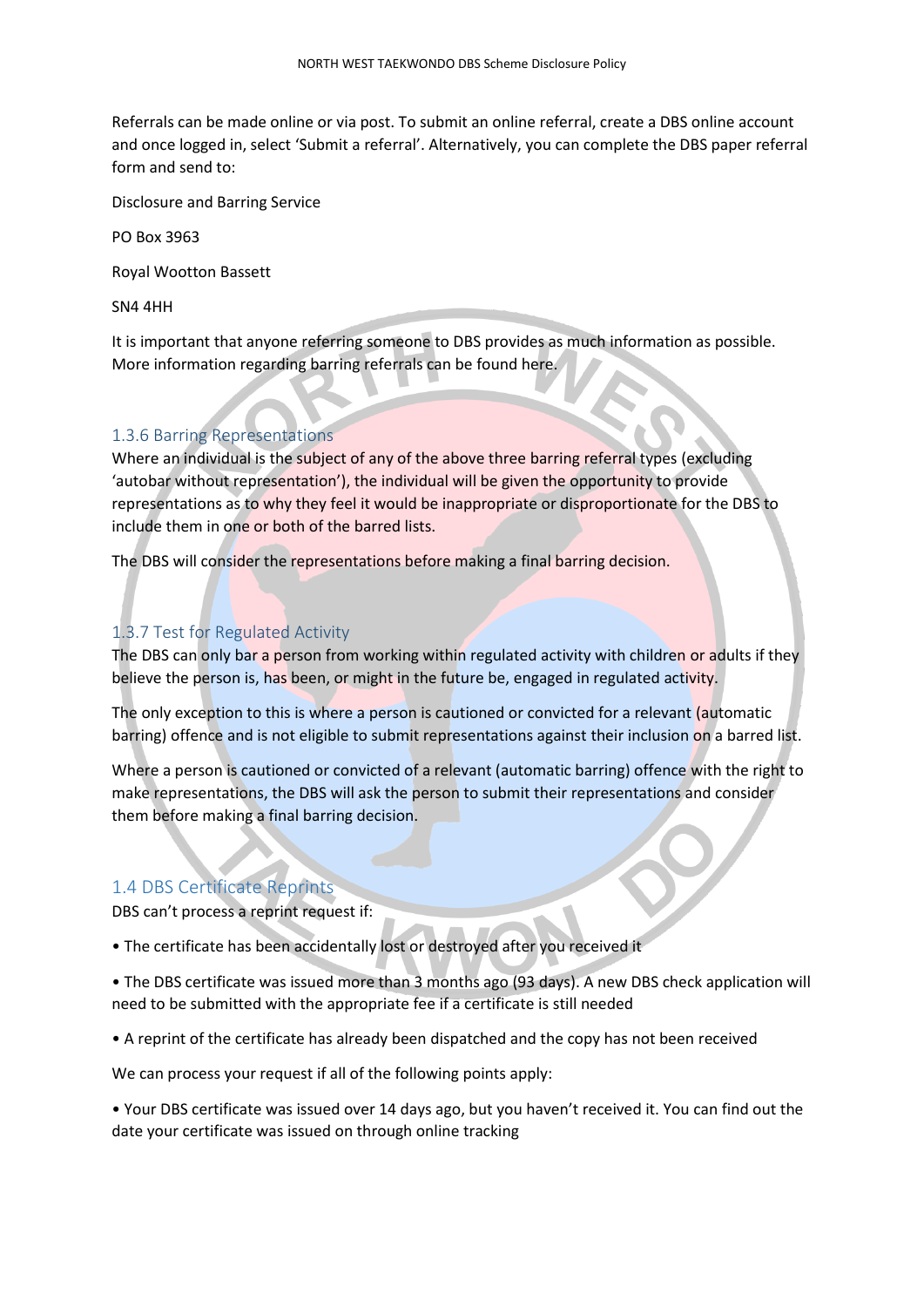• The reprint request has been made within 3 months (93 days) of the date of issue of your certificate

• The address you request your certificate to be reprinted and sent to matches the address on your DBS application.

If you have moved address since your application was submitted you will need to set up mail redirection before requesting a DBS certificate reprint. Go to the Royal Mail website for more information on how to do this. The address you gave us on your DBS application can't be changed.

If your reprint request meets the criteria complete the relevant reprint form and email it to [DBSReprints@dbs.gov.uk.](mailto:DBSReprints@dbs.gov.uk)

#### <span id="page-6-0"></span>1.5 Update Service

The Update Service is an online subscription, for standard and enhanced checks only, that allows applicants to keep their DBS certificates up to date and allows employers to view an applicant's certificate.

The Update Service cannot currently be used for basic checks. The service is for standard and enhanced DBS checks only.

The Disclosure and Barring Service (DBS) Update Service allows:

- Applicants to keep their DBS certificates up to date
- Employers to check a DBS certificate

You need to request a new DBS check in a different way.

#### <span id="page-6-1"></span>1.5.1 Register

You need to register for the Update Service.

It costs £13 per year and you can pay by debit or credit card. There's no charge if you're a volunteer.

#### <span id="page-6-2"></span>1.5.2 If you are in the process of getting a standard or enhanced DBS check

You will need your application reference number (called 'form ref' on your application form).

DBS must receive your application form within 28 days.

You can use the DBS tracking service to check the progress of your DBS certificate.

#### <span id="page-6-3"></span>1.5.3 If you already have a standard or enhanced DBS certificate

You will need your certificate number. You must register for the Update Service within 30 days of the certificate being issued.

#### <span id="page-6-4"></span>1.5.4 For basic DBS checks

For basic checks, register for an online services account instead of using the Update Service.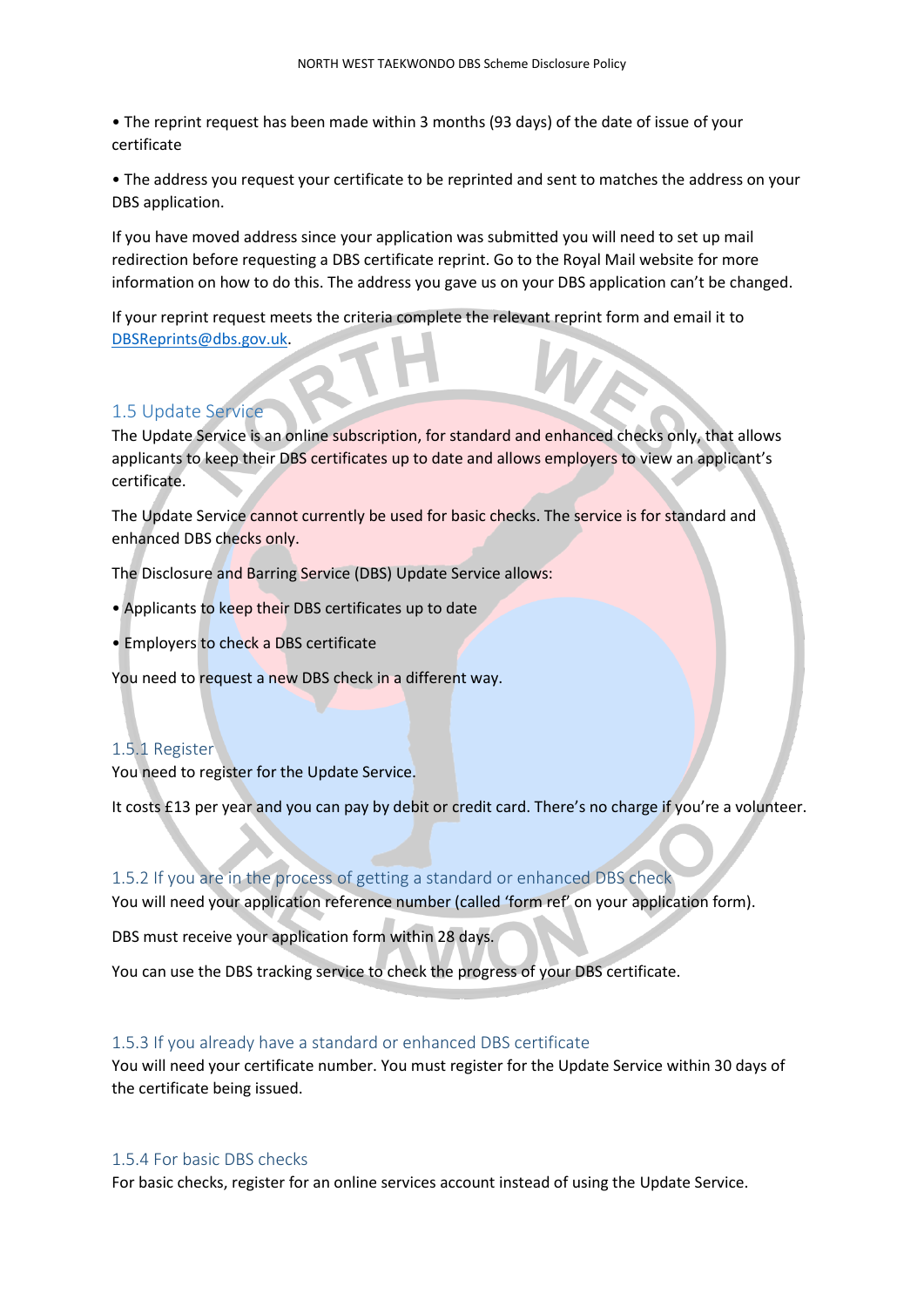#### <span id="page-7-0"></span>1.5.5 Sign in

Once you've registered, you can sign in to the Update Service to:

- Add or remove a certificate
- Give employers permission to check if anything's changed on your certificate
- See who's checked if anything's changed on your certificate
- View your details

You'll be able to take your DBS certificate from one job to the next, unless:

- An employer asks you to get a new certificate
- You need a certificate for a different type of 'workforce' (for example, you have an 'adult workforce' certificate and need a 'child workforce' certificate)

• You need a different level certificate (for example, you have a standard DBS certificate and need an enhanced one)

The employer can tell you what DBS certificate they need you to have.

#### <span id="page-7-1"></span>1.5.6 Renew your subscription

A subscription to the Update Service lasts for one year.

You can renew your subscription through the Update Service, either:

- When you first register, by choosing automatic renewal
- Up to 30 days before your current subscription ends but you cannot renew on the last day of your subscription

Sign in to your account to renew your subscription.

If you do not renew your subscription before it ends, you'll need to apply for a new DBS check and register for the Update Service again.

# <span id="page-7-2"></span>1.5.7 Employers and other organisations

To check a DBS certificate status online, employers and other organisations must:

- Be legally entitled to carry out a check
- Have the worker's permission

You do not need to pay or register to carry out a status check. You can see the results from the check straight away.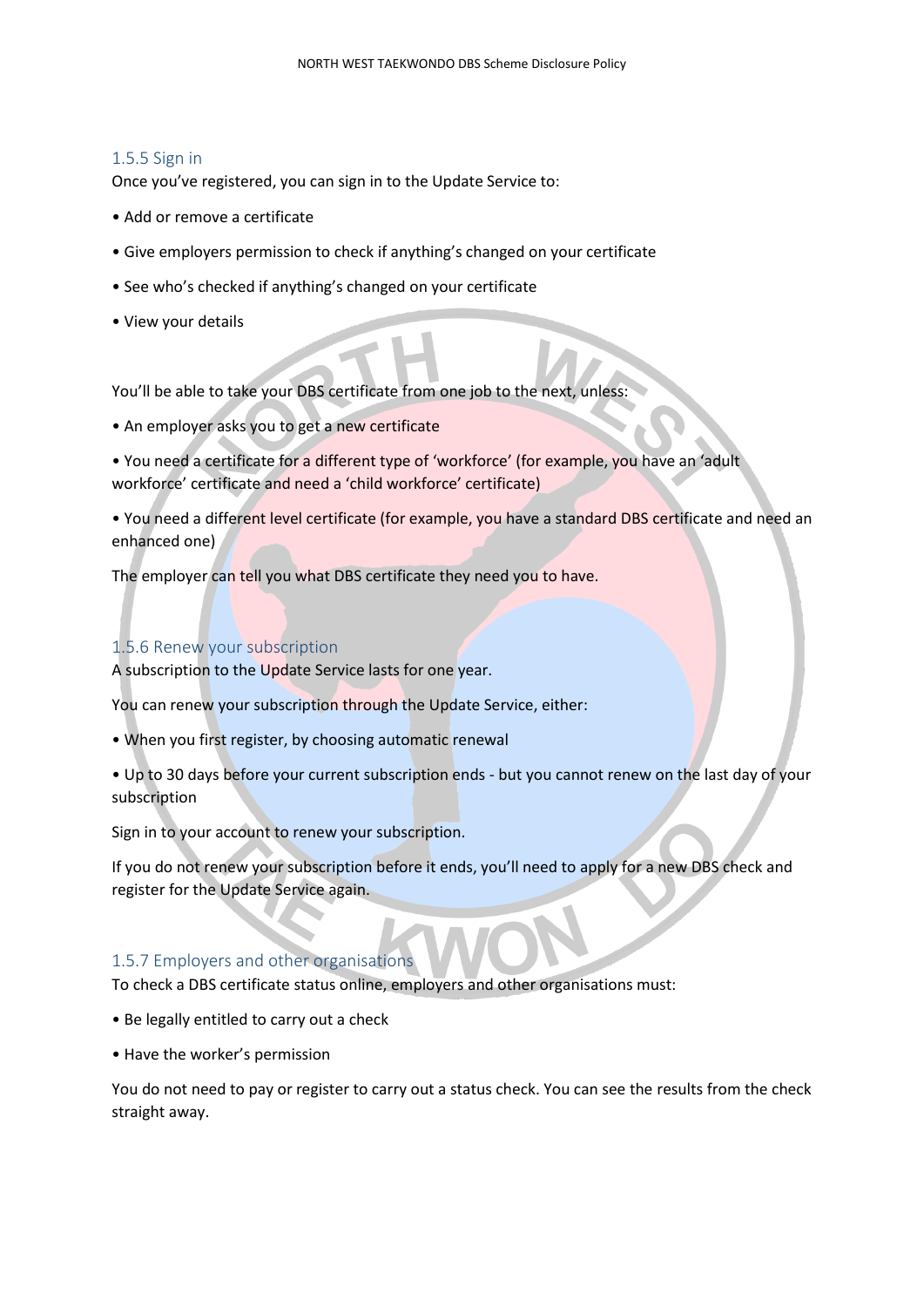# <span id="page-8-0"></span>1.5 Change in Circumstances

As an Instructor or Volunteer associated with North West TaeKwonDo if you are linked to any activities that may bring NWTKD into disrepute, then you must inform the Chief Instructor. NWTKD will then assess the activities and follow any applicable processes based on the circumstances.

#### <span id="page-8-1"></span>1.6 WHO DBS WORK WITH

The DBS works with a number of different organisations and departments, including but not limited to:

• Police forces in England, Wales, Scotland, Northern Ireland, the Channel Islands and the Isle of Man – the police provide information that is held locally, or on the Police National Computer

• ACRO Criminal Records Office (ACRO) – manages criminal record information and improves the exchange of criminal records and biometric information

• Responsible Organisations – a responsible organisation is an organisation that has registered with the DBS to submit basic DBS checks

• Registered bodies - a registered body is an organisation that has registered with the DBS to submit standard and enhanced checks and is entitled by law to ask an individual to reveal their full criminal history – also known as asking 'an exempted question'.

# <span id="page-8-2"></span>2. USING DBS DISCLOSURES

The existence of a comprehensive Disclosure service should not be regarded as a substitute for any of the full range of existing pre-appointment checks, including taking up references and enquiring into the person's previous employment history. Disclosures should be seen as complementary to existing recruitment practice and should only be sought when any person applies for a position within NWTKD that involves contact with children or Adults at Risk either as an instructor or any other position including volunteers.

# <span id="page-8-3"></span>3. NWTKD DBS SCHEME SIGNATORIES

# <span id="page-8-4"></span>3.1 Lead Counter signatories

Each Registered Body is required to designate a Lead Counter signatory to register the organisation and manage Disclosure applications.

A Lead Counter signatory is a senior person within the organisation who has the level of responsibility for making executive decisions. He/she will be the DBS Scheme's principal point of contact on all matters connected with registration and the use of the Disclosure information received.

The Lead Counter signatory will be required to comply with Disclosure checks exceeding that of Enhanced Disclosure to satisfy the DBS/PVG Scheme of his/her suitability for the position.

The Lead Counter signatory for NWTKD is Mr Elliott Walker.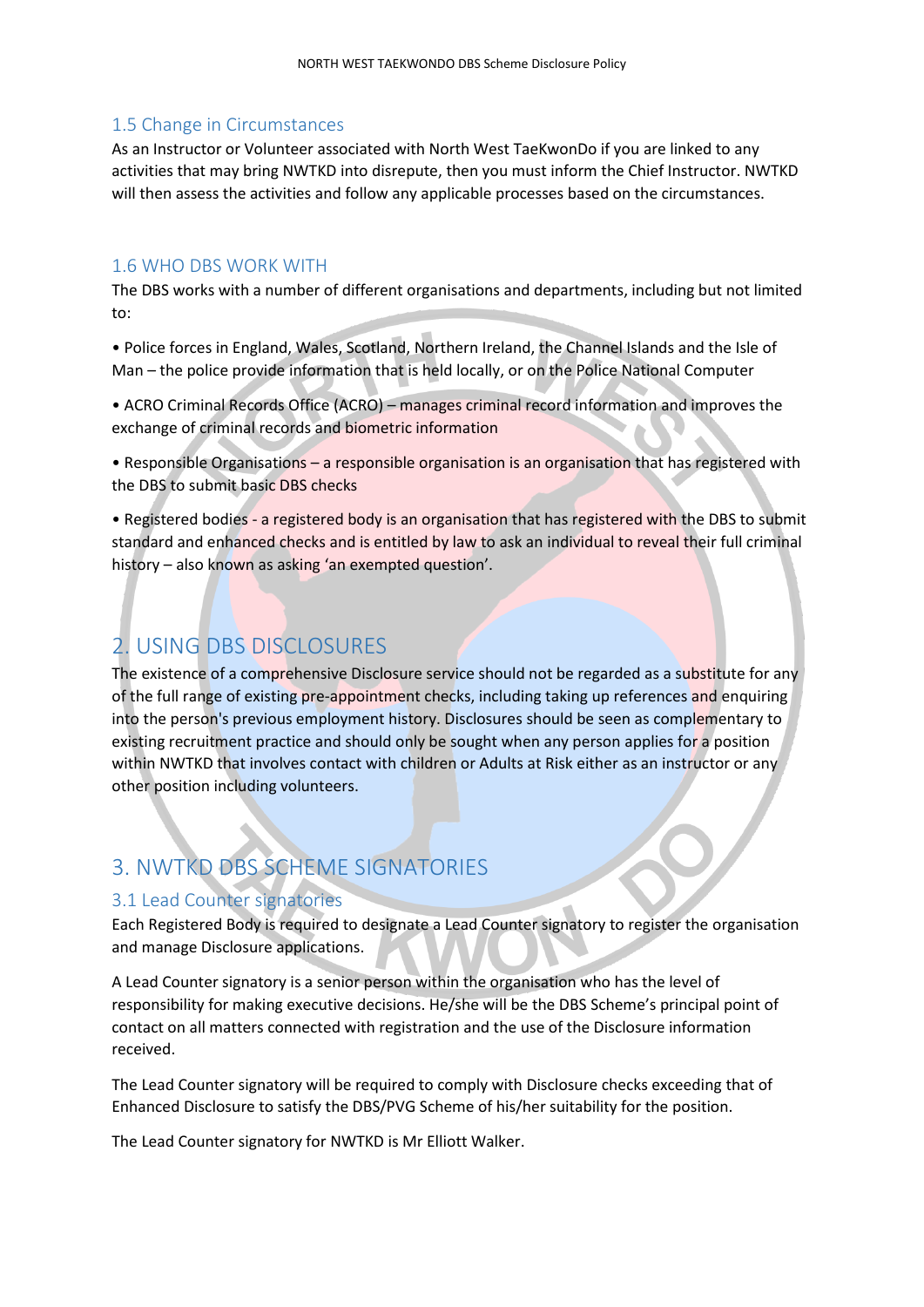### <span id="page-9-0"></span>3.2 Counter signatories

The Lead Counter signatory will specify and select the person(s) to assist in the Disclosure application process. This process includes an Enhanced Disclosure check.

The Counter signatory will be able to countersign applications and receive the Disclosures on behalf of the Registered Body. They will be held responsible for controlling the use, access and security of Disclosures.

The Counter signatory for NWTKD is Miss Chloe Bevan

# <span id="page-9-1"></span>4. HOW NWTKD DEALS WITH DISCLOSURE SCHEME APPLICATION FORMS

The DBS Scheme assist North West TaeKwonDo in implementing the Safeguarding – Protecting Children and Adults at Risk Policy by identifying, through the Disclosure services, individuals who may be unsuitable for working with children under the age of 18 years and / or adults at risk.

Under North West TaeKwonDo Safeguarding – Protecting Children and Adults at Risk Policy Implementation Procedures, all staff and volunteers throughout North West TaeKwonDo who have substantial / unsupervised access to young people under 18 years of age and / or adults at risk, must apply for disclosure. This check, which is a MANDATORY REQUIREMENT, will be facilitated on behalf of the art/sport, both amateur and professional, by North West TaeKwonDo, who are a registered body with the Disclosure and Barring Service (DBS) (England and Wales).

Association Safeguarding Officers will undertake risk assessments to determine which roles require a DBS check. This will be kept under review.

The Disclosure form must be completed online, a link will be sent from the Lead Counter Signatory. The individual must then complete the form online, the designated person must then verify the applicant's proof of identity by viewing original documents such as birth certificate, passport, driving licence etc. (as per Disclosure ID guidelines).

When the application form is completed and ID checks confirmed, the form will then be processed online and NWTKD Counter signatories, who will check and then countersign the application.

It must be stressed that the offences North West TaeKwonDo will be concerned with will relate strictly to the suitability of working with children and/or adults at risk.

Where offences do appear, all applications will be treated on their own merits. Please read this document carefully. If you have any questions regarding the Disclosure process, please contact North West TaeKwonDo on 07956 000 173 or check the Government website.

The NWTKD require all personnel that are eligible to complete a Disclosure should do so every three years.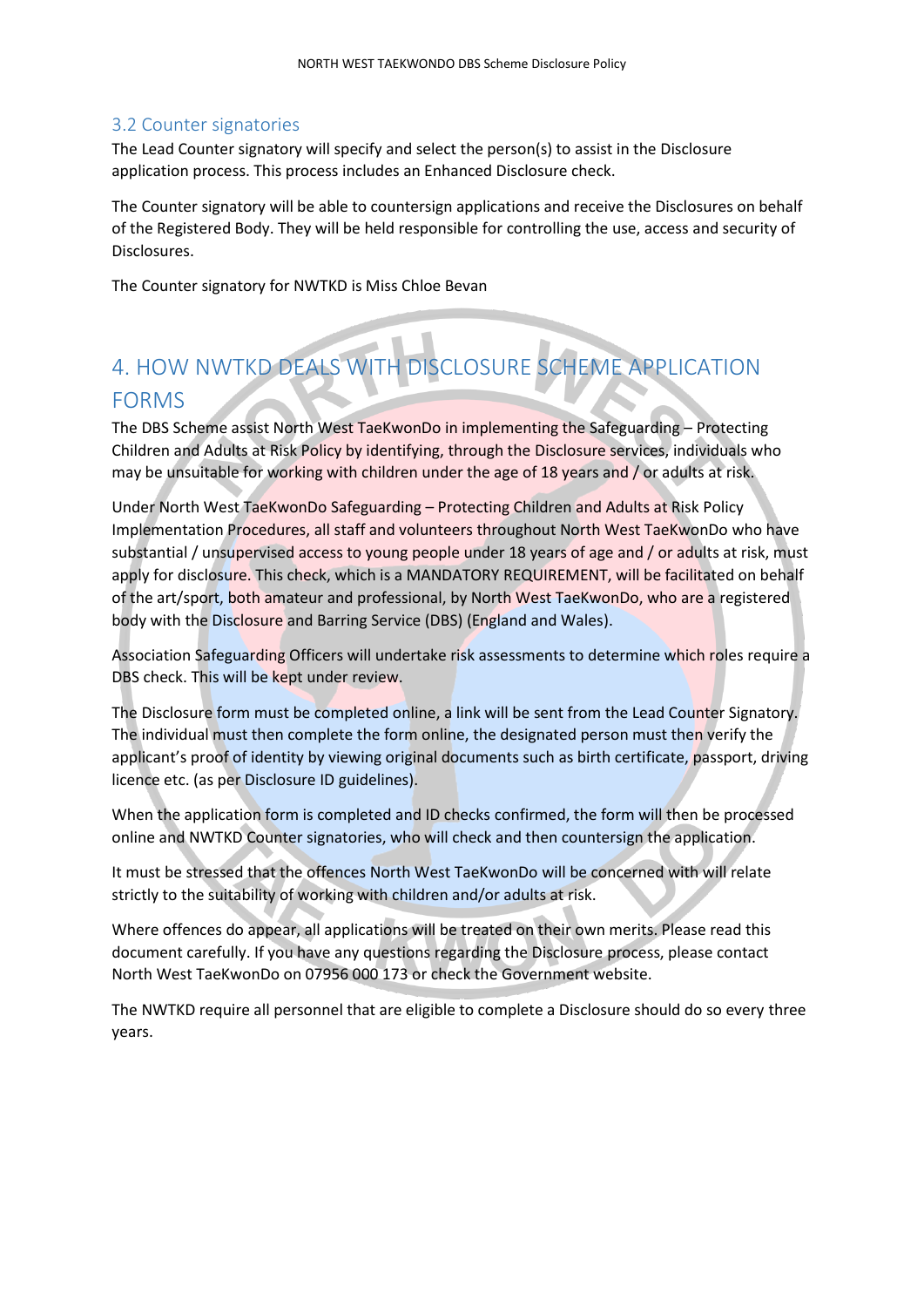# <span id="page-10-0"></span>5. HOW TAEKWONDO QUALIFIES AS A REGULATED ACTIVITY

The full, legal definition of regulated activity is set out in Schedule 4 of the Safeguarding Vulnerable Groups Act 2006, as amended (in particular, by the Protection of Freedoms Act 2012). Regulated activity still excludes family arrangements, and personal, non-commercial arrangements.

# **Regulated activity** is:

Unsupervised contact with children or adults at risk which is of a specified nature (teaching, training, coaching, instructing, transport, care or first aid treatment)

# **OR**

In a specified place (school, training hall, leisure centre, children's homes, hospitals) and is undertaken regularly ie, occurs frequently, intensively and / or overnight, ie once a week or more or four days in a month or more, with overnight as between 2pm and 6am.

# **Regulated activity is work that a barred person must not do.**

Any organisation which knowingly allows a barred person to work in a regulated activity will be breaking the law. The minimum age for a Disclosure Scheme check is 16 years of age.

**The role of a Taekwondo instructor comes under the definition of a regulated activity.**

# <span id="page-10-1"></span>6. APPLYING FOR DISCLOSURE VIA NWTKD

As the NWTKD meets the requirements in respect of exempted questions under the Rehabilitation of Offenders Act 1974, all applicants who apply to become an instructor, and any existing instructor or volunteers who have contact with children/adults at risk, will be subject to a disclosure check from the DBS, in accordance with eligibility criteria before acceptance.

The DBS return the Disclosure to the applicant direct, who is then responsible for sending a full scanned copy to the NWTKD Registered Instructor Course Tutor, who will forward it immediately upon receipt to the NWTKD Lead Counter signatory.

The NWTKD does not validate teaching/coaching of Taekwondo prior to confirmation of Registered Instructor status.

# <span id="page-10-2"></span>7. PEOPLE BANNED FROM WORKING WITH CHILDREN AND ADULTS AT RISK WITHIN

THE NWTKD Under the Protection of Children Act 1989 and the Criminal Justice and Court Services Act 2000, a number of people are banned from working with children and adults at risk. NWTKD will refuse any instructor included in or guilty of an offence on the following list:

o Department for Education & Social Services (DfES) List 99

- o Department of Health (DoH) List
- o Specified Schedule Four offences:
- Murder or manslaughter